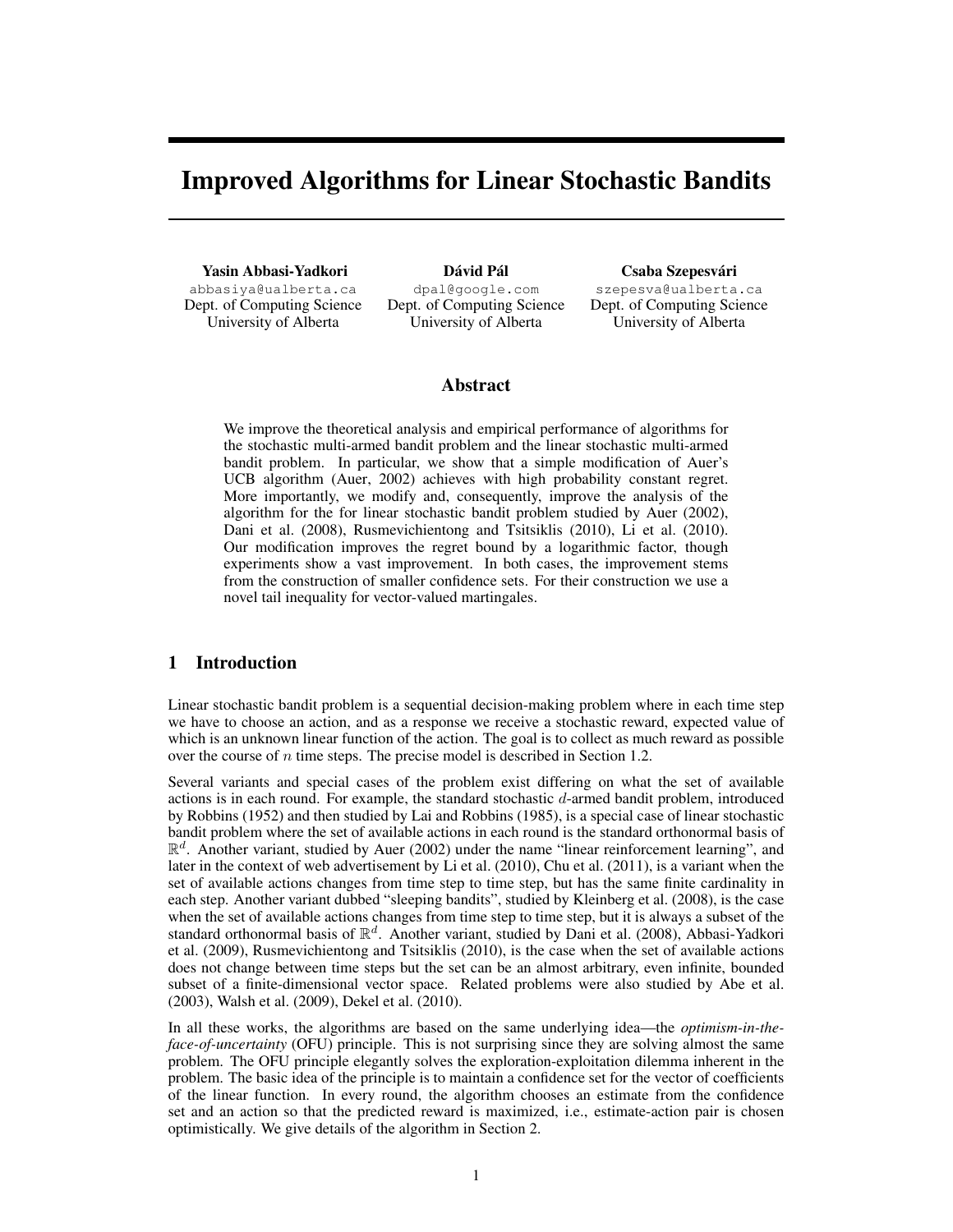Thus the problem reduces to the construction of confidence sets for the vector of coefficients of the linear function based on the action-reward pairs observed in the past time steps. This is not an easy problem, because the future actions are **not** independent of the actions taken in the past (since the algorithm's choices of future actions depend on the random confidence set constructed from past data). In fact, several authors (Auer, 2000, Li et al., 2010, Walsh et al., 2009) fell victim of making a mistake because they did not recognize this issue. Correct solutions require new martingale techniques which we provide here.

The smaller confidence sets one is able to construct, the better regret bounds one obtains for the resulting algorithm, and, more importantly, the better the algorithm performs empirically. With our new technique, we vastly reduce the size of the confidence sets of Dani et al. (2008) and Rusmevichientong and Tsitsiklis (2010). First, our confidence sets are valid uniformly over all time steps, which immediately saves  $log(n)$  factor by avoiding the otherwise needed union bound. Second, our confidence sets are "more empirical" in the sense that some worst-case quantities from the old bounds are replaced by empirical quantities that are always smaller, sometimes substantially. As a result, our experiments show an order-of-magnitude improvement over the CONFIDENCEBALL algorithm of Dani et al. (2008). To construct our confidence sets, we prove a new martingale tail inequality. The new inequality is derived using techniques from the theory of self-normalized processes (de la Peña et al., 2004, 2009).

Using our confidence sets, we modify the UCB algorithm (Auer, 2002) for the *d*-armed bandit problem and show that with probability  $1 - \delta$ , the regret of the modified algorithm is  $O(d \log(1/\delta)/\Delta)$ where  $\Delta$  is the difference between the expected rewards of the best and the second best action. In particular, note that the regret does not depend on *n*. This seemingly contradicts the result of Lai and Robbins (1985) who showed that the *expected* regret of any algorithm is at least  $(\sum_{i\neq i_*} 1/D(p_j | p_{i_*}) - o(1))$  log *n* where  $p_{i_*}$  and  $p_i$  are the reward distributions of the optimal arm and arm *i* respectively and *D* is the Kullback-Leibler divergence. However, our algorithm receives  $\delta$  as an input, and thus its expected regret depends on  $\delta$ . With  $\delta = 1/n$  our algorithm has the same expected regret bound,  $O((d \log n)/\Delta)$ , as Auer (2002) has shown for UCB.

For the general linear stochastic bandit problem, we improve regret of the CONFIDENCEBALL algorithm of Dani et al. (2008). They showed that its regret is at most  $O(d \log(n) \sqrt{n \log(n/\delta)})$ with probability at least  $1 - \delta$ . We modify their algorithm so that it uses our new confidence sets and we show that its regret is at most  $O(d \log(n) \sqrt{n} + \sqrt{dn \log(n/\delta)})$  which is roughly improvement a multiplicative factor  $\sqrt{\log(n)}$ . Dani et al. (2008) prove also a problem dependent regret bound. Namely, they show that the regret of their algorithm is  $O(\frac{d^2}{\Delta}\log(n/\delta)\log^2(n))$  where  $\Delta$  is the "gap" as defined in (Dani et al., 2008). For our modified algorithm we prove an improved  $O(\frac{\log(1/\delta)}{\Delta}(\log(n) + d\log\log n)^2)$  bound.

#### 1.1 Notation

We use  $||x||_p$  to denote the *p*-norm of a vector  $x \in \mathbb{R}^d$ . For a positive definite matrix  $A \in \mathbb{R}^{d \times d}$ , the weighted 2-norm of vector  $x \in \mathbb{R}^d$  is defined by  $||x||_A = \sqrt{x^{\top}Ax}$ . The inner product is denoted by  $\langle \cdot, \cdot \rangle$  and the weighted inner-product  $x^\top A y = \langle x, y \rangle_A$ . We use  $\lambda_{\min}(A)$  to denote the minimum eigenvalue of the positive definite matrix *A*. For any sequence  $\{a_t\}_{t=0}^{\infty}$  we denote by  $a_{i:j}$  the sub-sequence  $a_i, a_{i+1}, \ldots, a_j$ .

#### 1.2 The Learning Model

In each round *t*, the learner is given a decision set  $D_t \subseteq \mathbb{R}^d$  from which he has to choose an action  $X_t$ . Subsequently he observes reward  $Y_t = \langle X_t, \theta_* \rangle + \eta_t$  where  $\theta_* \in \mathbb{R}^d$  is an unknown parameter and  $\eta_t$  is a random noise satisfying  $\mathbf{E}[\eta_t | X_{1:t}, \eta_{1:t-1}] = 0$  and some tail-constraints, to be specified soon.

The goal of the learner is to maximize his total reward  $\sum_{t=1}^{n} \langle X_t, \theta_* \rangle$  accumulated over the course of *n* rounds. Clearly, with the knowledge of  $\theta_*$ , the optimal strategy is to choose in round *t* the point  $x_t^* = \argmax_{x \in D_t} \langle x, \theta_* \rangle$  that maximizes the reward. This strategy would accumulate total reward  $\sum_{t=1}^{n} \langle x_t^*, \theta_* \rangle$ . It is thus natural to evaluate the learner relative to this optimal strategy. The difference of the learner's total reward and the total reward of the optimal strategy is called the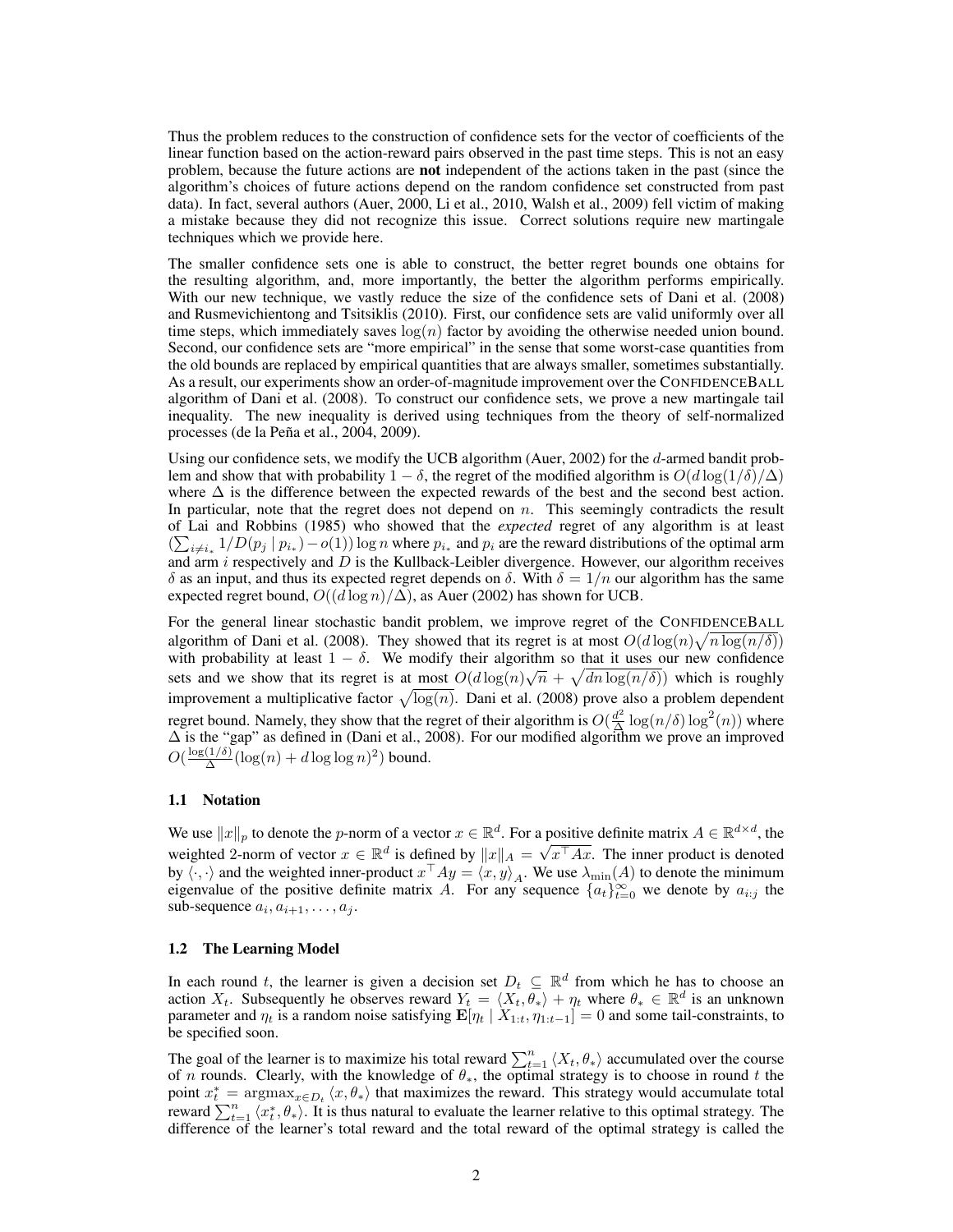for  $t := 1, 2, \ldots$  do  $(X_t, \theta_t) = \operatorname{argmax}_{(x, \theta) \in D_t \times C_{t-1}} \langle x, \theta \rangle$ Play  $X_t$  and observe reward  $Y_t$ Update *C<sup>t</sup>* end for

#### Figure 1: OFUL ALGORITHM

*pseudo-regret* (Audibert et al., 2009) of the algorithm and it can be formally written as

$$
R_n = \left(\sum_{t=1}^n \langle x_t^*, \theta_* \rangle\right) - \left(\sum_{t=1}^n \langle X_t, \theta_* \rangle\right) = \sum_{t=1}^n \langle x_t^* - X_t, \theta_* \rangle.
$$

As compared to the regret, the pseudo-regret has the same expected value, but lower variance because the additive noise  $\eta_t$  is removed. However, the omitted quantity is uncontrollable, hence we have no interest in including it in our results (the omitted quantity would also cancel, if  $\eta_t$  was a sequence which is independently selected of  $X_{1:t}$ .) In what follows, for simplicity we use the word *regret* instead of the more precise pseudo-regret in connection to *Rn*.

The goal of the algorithm is to keep the regret  $R_n$  as low as possible. As a bare minimum, we require that the algorithm is Hannan consistent, i.e.,  $R_n/n \to 0$  with probability one.

In order to obtain meaningful upper bounds on the regret, we will place assumptions on  $\{D_t\}_{t=1}^{\infty}$ ,  $\theta_*$  and the distribution of  $\{\eta_t\}_{t=1}^{\infty}$ . Roughly speaking, we will need to assume that  $\{D_t\}_{t=1}^{\infty}$  lies in a bounded set. We elaborate on the details of the assumptions later in the paper.

However, we state the precise assumption on the noise sequence  $\{\eta_t\}_{t=1}^{\infty}$  now. We will assume that  $\eta_t$  is conditionally *R*-sub-Gaussian where  $R \geq 0$  is a fixed constant. Formally, this means that

$$
\forall \lambda \in \mathbb{R} \qquad \mathbf{E} \left[ e^{\lambda \eta_t} \mid X_{1:t}, \eta_{1:t-1} \right] \le \exp \left( \frac{\lambda^2 R^2}{2} \right) .
$$

The sub-Gaussian condition automatically implies that  $\mathbf{E}[\eta_t | X_{1:t}, \eta_{1:t-1}] = 0$ . Furthermore, it also implies that  $\text{Var}[\eta_t | F_t] \leq R^2$  and thus we can think of  $R^2$  as the (conditional) variance of the noise. An example of  $R$ -sub-Gaussian  $\eta_t$  is a zero-mean Gaussian noise with variance at most  $R^2$ , or a bounded zero-mean noise lying in an interval of length at most  $2R$ .

#### 2 Optimism in the Face of Uncertainty

algorithm chooses the pair

A natural and successful way to design an algorithm is the *optimism in the face of uncertainty principle* (OFU). The basic idea is that the algorithm maintains a confidence set  $C_{t-1} \subseteq \mathbb{R}^d$ for the parameter  $\theta_*$ . It is required that  $C_{t-1}$  can be calculated from  $X_1, X_2, \ldots, X_{t-1}$  and  $Y_1, Y_2, \ldots, Y_{t-1}$  and "with high probability"  $\theta_*$  lies in  $C_{t-1}$ . The algorithm chooses an optimistic estimate  $\widetilde{\theta}_t = \operatorname{argmax}_{\theta \in C_{t-1}} (\max_{x \in D_t} \langle x, \theta \rangle)$  and then chooses action  $X_t = \operatorname{argmax}_{x \in D_t} \langle x, \widetilde{\theta}_t \rangle$  $\setminus$ which maximizes the reward according to the estimate  $\theta_t$ . Equivalently, and more compactly, the

$$
(X_t, \widetilde{\theta}_t) = \underset{(x,\theta) \in D_t \times C_{t-1}}{\operatorname{argmax}} \langle x, \theta \rangle ,
$$

which *jointly* maximizes the reward. We call the resulting algorithm the OFUL ALGORITHM for "optimism in the face of uncertainty linear bandit algorithm". Pseudo-code of the algorithm is given in Figure 1.

The crux of the problem is the construction of the confidence sets *Ct*. This construction is the subject of the next section.

#### 3 Self-Normalized Tail Inequality for Vector-Valued Martingales

Since the decision sets  $\{D_t\}_{t=1}^{\infty}$  can be arbitrary, the sequence of actions  $X_t \in D_t$  is arbitrary as well. Even if  $\{D_t\}_{t=1}^{\infty}$  is "well-behaved", the selection rule that OFUL uses to choose  $X_t \in D_t$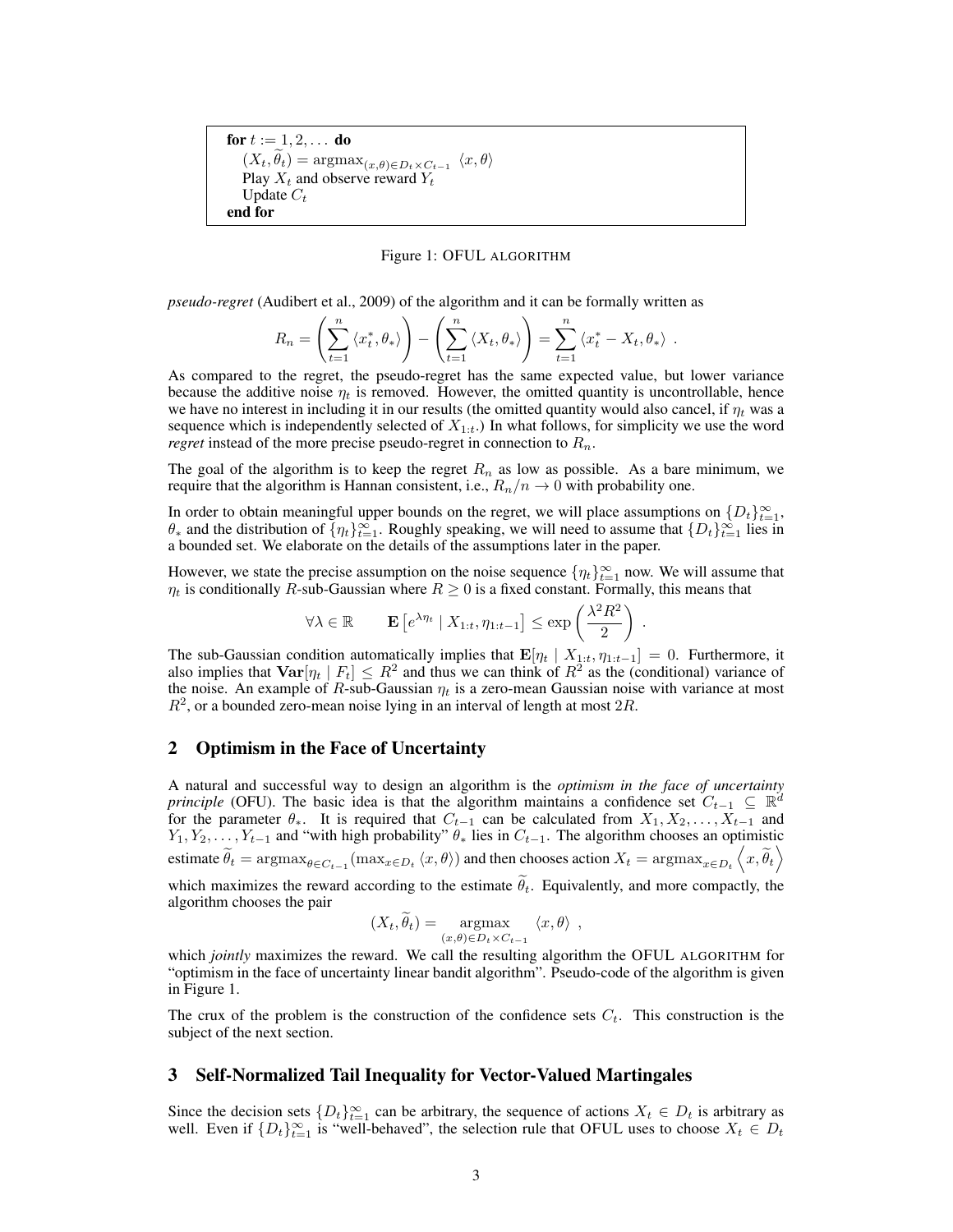generates a sequence  $\{X_t\}_{t=1}^{\infty}$  with complicated stochastic dependencies that are hard to handle. Therefore, for the purpose of deriving confidence sets it is easier to drop any assumptions on  ${X_t}_{t=1}^{\infty}$  and pursue a more general result.

If we consider the  $\sigma$ -algebra  $F_t = \sigma(X_1, X_2, \ldots, X_{t+1}, \eta_1, \eta_2, \ldots, \eta_t)$  then  $X_t$  becomes  $F_{t-1}$ measurable and  $\eta_t$  becomes  $F_t$ -measurable. Relaxing this a little bit, we can assume that  $\{F_t\}_{t=0}^{\infty}$  is any filtration of  $\sigma$ -algebras such that for any  $t \geq 1$ ,  $X_t$  is  $F_{t-1}$ -measurable and  $\eta_t$  is  $F_t$ -measurable and therefore  $Y_t = \langle X_t, \theta_* \rangle + \eta_t$  is  $F_t$ -measurable. This is the setup we consider for derivation of the confidence sets.

The sequence  ${S_t}_{t=0}^{\infty}$ ,  $S_t = \sum_{s=1}^{t} \eta_t X_t$ , is a martingale with respect  ${F_t}_{t=0}^{\infty}$  which happens to be crucial for the construction of the confidence sets for  $\theta_*$ . The following theorem shows that with high probability the martingale stays close to zero. Its proof is given in Appendix A

**Theorem 1** (Self-Normalized Bound for Vector-Valued Martingales). Let  $\{F_t\}_{t=0}^{\infty}$  be a filtration. Let  $\{\eta_t\}_{t=1}^\infty$  be a real-valued stochastic process such that  $\eta_t$  is  $F_t$ -measurable and  $\eta_t$  is conditionally *R*-sub-Gaussian for some  $R \geq 0$  *i.e.* 

$$
\forall \lambda \in \mathbb{R} \qquad \mathbf{E}\left[e^{\lambda \eta_t} \mid F_{t-1}\right] \le \exp\left(\frac{\lambda^2 R^2}{2}\right) \, .
$$

Let  $\{X_t\}_{t=1}^{\infty}$  be an  $\mathbb{R}^d$ -valued stochastic process such that  $X_t$  is  $F_{t-1}$ -measurable. Assume that V *is a*  $d \times d$  *positive definite matrix. For any*  $t \geq 0$ *, define* 

$$
\overline{V}_t = V + \sum_{s=1}^t X_s X_s^\top \qquad S_t = \sum_{s=1}^t \eta_s X_s \; .
$$

*Then, for any*  $\delta > 0$ *, with probability at least*  $1 - \delta$ *, for all*  $t > 0$ *,* 

$$
||S_t||_{\overline{V}_t^{-1}}^2 \leq 2R^2 \log \left( \frac{\det(\overline{V}_t)^{1/2} \det(V)^{-1/2}}{\delta} \right) .
$$

Note that the deviation of the martingale  $||S_t||_{V_t^{-1}}^2$  is measured by the norm weighted by the matrix  $\overline{V}_t^{-1}$  which is itself derived from the martingale, hence the name "self-normalized bound".

## 4 Construction of Confidence Sets

Let  $\hat{\theta}_t$  be the  $\ell^2$ -regularized least-squares estimate of  $\theta_*$  with regularization parameter  $\lambda > 0$ :

$$
\widehat{\theta}_t = (\mathbf{X}_{1:t}^\top \mathbf{X}_{1:t} + \lambda I)^{-1} \mathbf{X}_{1:t}^\top \mathbf{Y}_{1:t}
$$
\n(1)

where  $X_{1:t}$  is the matrix whose rows are  $X_1^{\perp}, X_2^{\perp}, \ldots, X_t^{\perp}$  and  $Y_{1:t} = (Y_1, \ldots, Y_t)^{\perp}$ . The following theorem shows that  $\theta_*$  lies with high probability in an ellipsoid with center at  $\theta_t$ . Its proof can be found in Appendix B.

**Theorem 2** (Confidence Ellipsoid). Assume the same as in Theorem 1, let  $V = I\lambda$ ,  $\lambda > 0$ , define  $Y_t = \langle X_t, \theta_* \rangle + \eta_t$  and assume that  $\|\theta_*\|_2 \leq S$ . Then, for any  $\delta > 0$ , with probability at least  $1 - \delta$ , for all  $t \geq 0$ ,  $\theta_*$  lies in the set

$$
C_t = \left\{ \theta \in \mathbb{R}^d \; : \; \left\| \widehat{\theta}_t - \theta \right\|_{\overline{V}_t} \leq R \sqrt{2 \log \left( \frac{\det(\overline{V}_t)^{1/2} \det(\lambda I)^{-1/2}}{\delta} \right)} + \lambda^{1/2} S \right\} \; .
$$

*Furthermore, if for all*  $t \geq 1$ ,  $||X_t||_2 \leq L$  *then with probability at least*  $1 - \delta$ *, for all*  $t \geq 0$ *,*  $\theta_*$  *lies in the set*

$$
C'_t = \left\{ \theta \in \mathbb{R}^d \; : \; \left\| \widehat{\theta}_t - \theta \right\|_{\overline{V}_t} \le R \sqrt{d \log \left( \frac{1 + tL^2/\lambda}{\delta} \right)} + \lambda^{1/2} S \right\} \; .
$$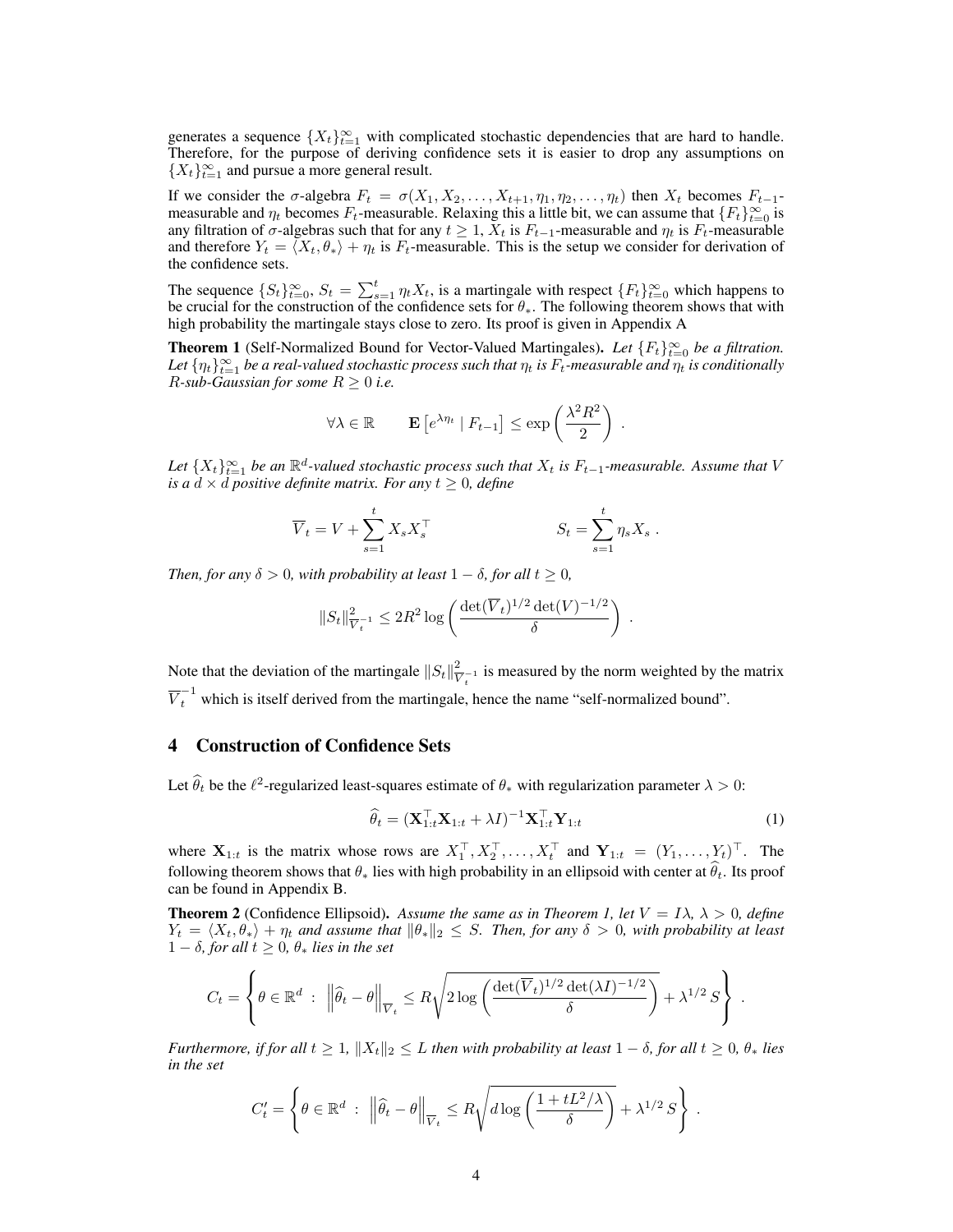The above bound could be compared with a similar bound of Dani et al. (2008) whose bound, under identical conditions, states that (with appropriate initialization) with probability  $1 - \delta$ ,

$$
\text{for all } t \text{ large enough} \quad \left\|\widehat{\theta}_t - \theta_*\right\|_{\overline{V}_t} \le R \max\left\{\sqrt{128 \, d\log(t) \, \log\left(\frac{t^2}{\delta}\right)}, \frac{8}{3} \, \log\left(\frac{t^2}{\delta}\right) \right\} \,,\tag{2}
$$

where large enough means that *t* satisfies  $0 < \delta < t^2 e^{-1/16}$ . Denote by  $\sqrt{\beta_t(\delta)}$  the right-hand side in the last bound. The restriction on *t* comes from the fact that  $\beta_t(\delta) \geq 2d(1 + 2\log(\overline{t}))$  is needed in the proof of the last inequality of their Theorem 5.

On the other hand, Rusmevichientong and Tsitsiklis (2010) proved that for any *fixed*  $t \geq 2$ , for any  $0 < \delta < 1$ , with probability at least  $1 - \delta$ ,

$$
\left\|\widehat{\theta}_t - \theta_*\right\|_{\overline{V}_t} \leq 2\,\kappa^2 R \sqrt{\log t}\, \sqrt{d\,\log(t) + \log(1/\delta)} + \lambda^{1/2} S\,,
$$

where  $\kappa = \sqrt{3 + 2 \log((L^2 + \text{trace}(V))/\lambda})$ . To get a uniform bound one can use a union bound with  $\delta_t = \delta/t^2$ . Then  $\sum_{t=2}^{\infty} \delta_t = \delta(\frac{\pi^2}{6} - 1) \leq \delta$ . This thus gives that for any  $0 < \delta < 1$ , with probability at least  $1 - \delta$ ,

$$
\forall t \geq 2, \quad \left\|\widehat{\theta}_t - \theta_*\right\|_{\overline{V}_t} \leq 2\kappa^2 R \sqrt{\log t} \sqrt{d \log(t) + \log(t^2/\delta)} + \lambda^{1/2} S,
$$

This is tighter than (2), but is still lagging behind the result of Theorem 2. Note that the new confidence set seems to require the computation of a determinant of a matrix, a potentially expensive step. However, one can speed up the computation by using the matrix determinant lemma, exploiting that the matrix whose determinant is needed is obtained via a rank-one update (cf. the proof of Lemma 11 in the Appendix). This way, the determinant can be kept up-to-date with linear time computation.

## 5 Regret Analysis of the OFUL ALGORITHM

We now give a bound on the regret of the OFUL algorithm when run with confidence sets  $C<sub>n</sub>$ constructed in Theorem 2 in the previous section. We will need to assume that expected rewards are bounded. We can view this as a bound on  $\theta_*$  and the bound on the decision sets  $D_t$ . The next theorem states a bound on the regret of the algorithm. Its proof can be found in Appendix C.

**Theorem 3** (The regret of the OFUL algorithm). Assume that for all t and all  $x \in D_t$ ,  $\langle x, \theta_* \rangle \in [-1, 1]$ . Then, with probability at least  $1 - \delta$ , the regret of the OFUL *algorithm satisfies* 

$$
\forall n \geq 0, \quad R_n \leq 4\sqrt{nd\log(\lambda+nL/d)} \left(\lambda^{1/2}S + R\sqrt{2\log(1/\delta) + d\log(1+nL/(\lambda d))}\right)
$$

*.*

Figure 2 shows the experiments with the new confidence set. The regret of OFUL is significantly better compared to the regret of CONFIDENCEBALL of Dani et al. (2008). The figure also shows a version of the algorithm that has a similar regret to the algorithm with the new bound, but spends about 350 times less computation in this experiment. Next, we explain how we can achieve this computation saving.

#### 5.1 Saving Computation

In this section, we show that we essentially need to recompute  $\theta_t$  only  $O(\log n)$  times up to time *n* and hence saving computations.<sup>1</sup> The idea is to recompute  $\tilde{\theta}_t$  whenever  $\det(V_t)$  increases by a constant factor  $(1+C)$ . We call the resulting algorithm the RARELY SWITCHING OFUL algorithm and its pseudo-code is given in Figure 3. As the next theorem shows its regret bound is essentially the same as the regret for OFUL.

**Theorem 4.** *Under the same assumptions as in Theorem 3, with probability at least*  $1 - \delta$ , for all  $n \geq 0$ *, the regret of the* RARELY SWITCHING OFUL ALGORITHM *satisfies* 

$$
R_n \le 4\sqrt{(1+C)nd\log\left(\lambda + \frac{nL}{d}\right)} \left\{\sqrt{\lambda}S + R\sqrt{d\log\left(1 + \frac{nL}{\lambda d}\right) + 2\log\frac{1}{\delta}}\right\} + 4\sqrt{d\log\frac{n}{d}}.
$$

<sup>&</sup>lt;sup>1</sup>Note this is very different than the common "doubling trick" in online learning literature. The doubling is used to cope with a different problem. Namely, the problem when the time horizon  $n$  is unknown ahead of time.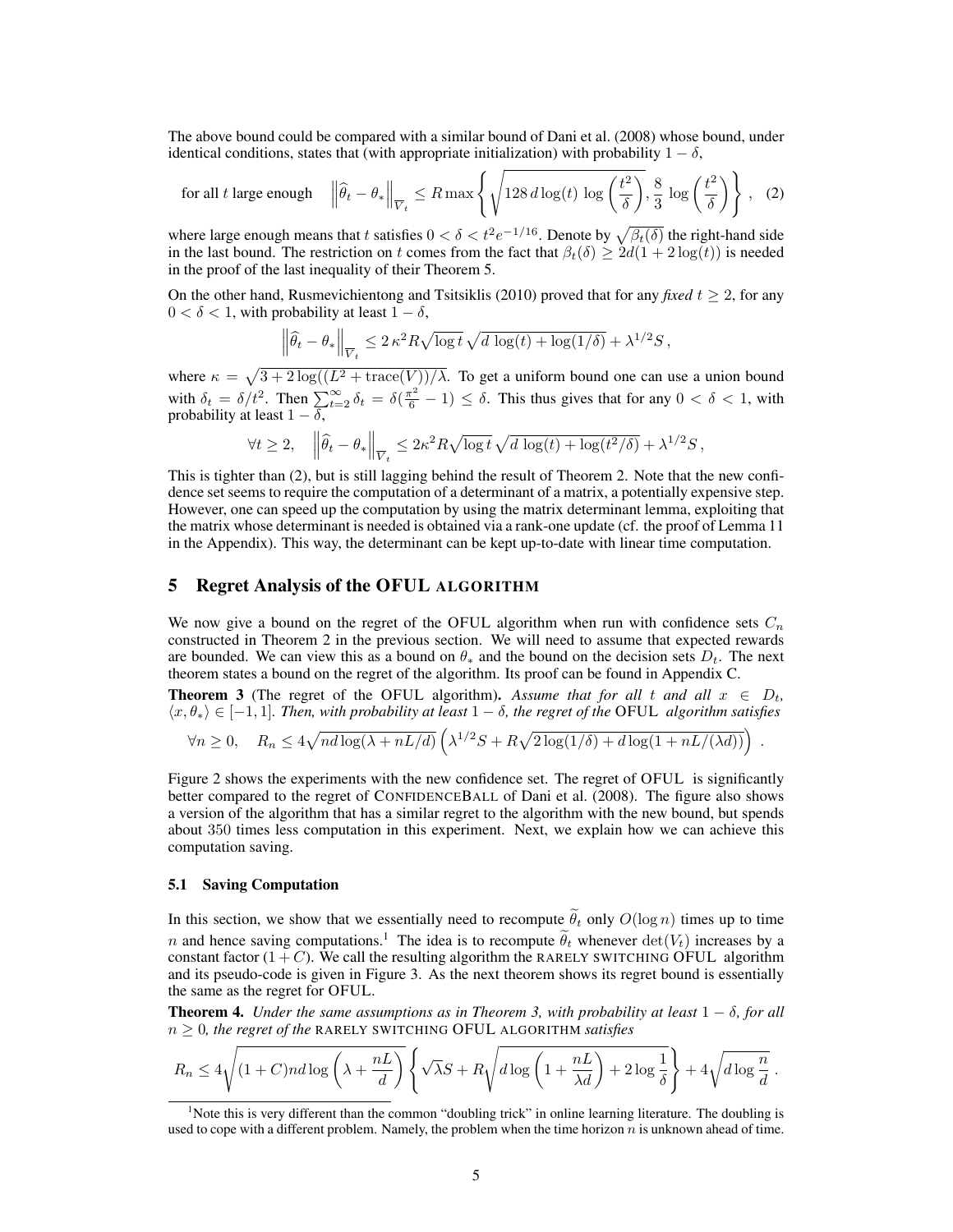

Figure 2: The application of the new bound to a linear bandit problem. A 2-dimensional linear bandit, where the parameters vector and the actions are from the unit ball. The regret of OFUL is significantly better compared to the regret of CONFIDENCEBALL of Dani et al. (2008). The noise is a zero mean Gaussian with standard deviation  $\sigma = 0.1$ . The probability that confidence sets fail is  $\delta = 0.0001$ . The experiments are repeated 10 times.

```
Input: Constant C > 0\tau = 1 {This is the last time step that we changed \theta_t}
for t := 1, 2, \ldots do
   if \det(V_t) > (1+C) \det(V_\tau) then
        (X_t, \theta_t) = \operatorname{argmax}_{(x, \theta) \in D_t \times C_{t-1}} \langle \theta, x \rangle.\tau = t.
   end if
    X_t = \text{argmax}_{x \in D_t} \left\langle \widetilde{\theta}_\tau, x \right\rangle.Play X_t and observe reward Y_t.
end for
```




Figure 4: Regret against computation. We fixed the number of times the algorithm is allowed to update its action in OFUL. For larger values of *C*, the algorithm changes action less frequently, hence, will play for a longer time period. The figure shows the average regret obtained during the given time periods for the different values of *C*. Thus, we see that by increasing *C*, one can actually lower the average regret per time step for a given fixed computation budget.

The proof of the theorem is given in Appendix D. Figure 4 shows a simple experiment with the RARELY SWITCHING OFUL ALGORITHM.

#### 5.2 Problem Dependent Bound

Let  $\Delta_t$  be the "gap" at time step t as defined in (Dani et al., 2008). (Intuitively,  $\Delta_t$  is the difference between the rewards of the best and the "second best" action in the decision set  $D_t$ .) We consider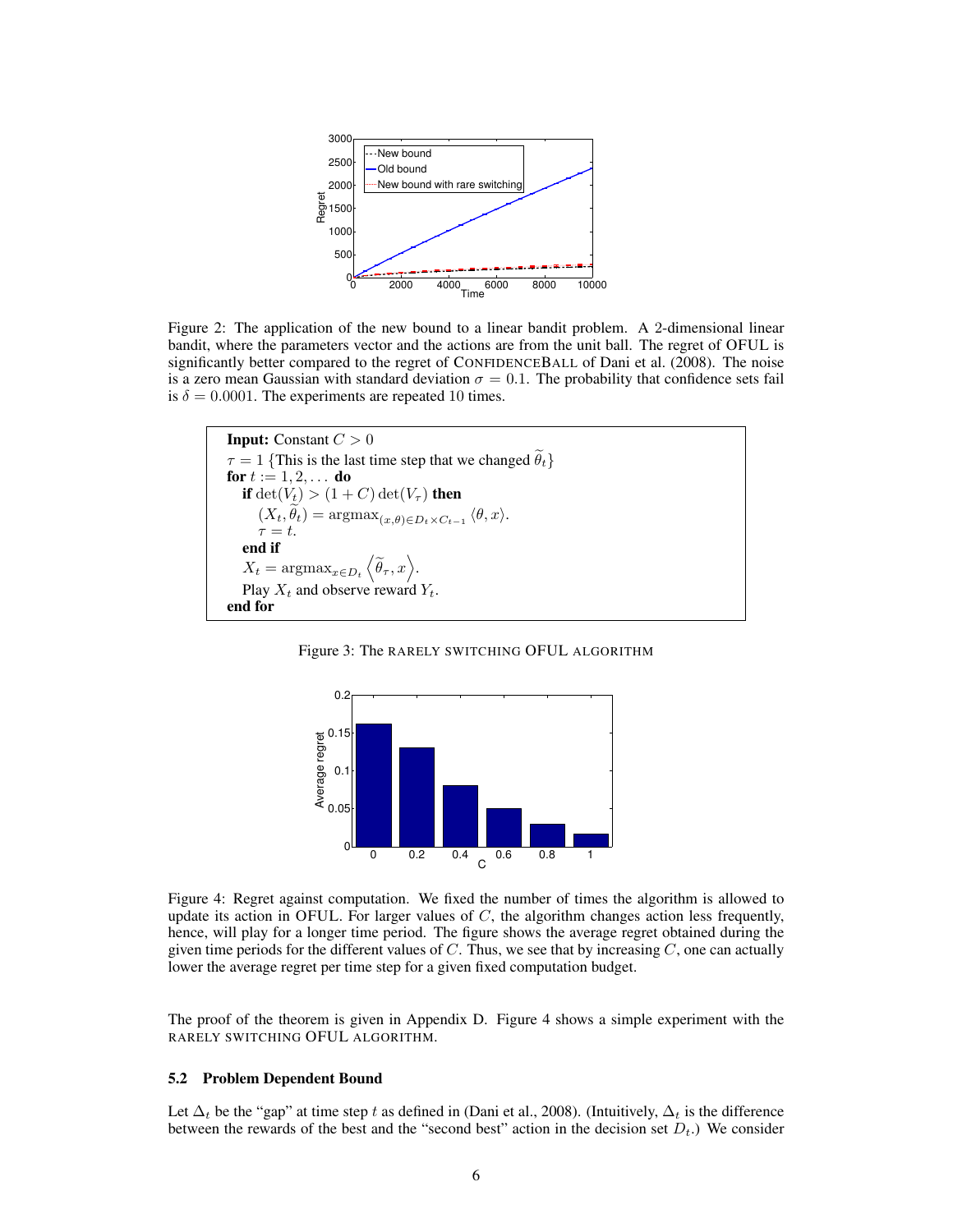the smallest gap  $\bar{\Delta}_n = \min_{1 \le t \le n} \Delta_t$ . This includes the case when the set  $D_t$  is the same polytope in every round or the case when  $D_t$  is finite.

The regret of OFUL can be upper bounded in terms of  $({\bar{\Delta}}_n)_n$  as follows.

**Theorem 5.** Assume that  $\lambda \geq 1$  and  $\|\theta_{\ast}\|_2 \leq S$  where  $S \geq 1$ . With probability at least  $1 - \delta$ , for *all*  $n \geq 1$ *, the regret of the OFUL satisfies* 

$$
R_n \le \frac{16R^2\lambda S^2}{\bar{\Delta}_n} \Biggl( \log(Ln) + (d-1)\log\frac{64R^2\lambda S^2L}{\bar{\Delta}_n^2} + 2(d-1)\log\left(d\log\frac{d\lambda + nL^2}{d} + 2\log(1/\delta)\right) + 2\log(1/\delta) \Biggr)^2.
$$

The proof of the theorem can be found in the Appendix E.

The problem dependent regret of (Dani et al., 2008) scales like  $O(\frac{d^2}{\Delta} \log^3 n)$ , while our bound scales like  $O(\frac{1}{\Delta}(\log^2 n + d \log n + d^2 \log \log n))$ , where  $\Delta = \inf_n \bar{\Delta}_n$ .

#### 6 Multi-Armed Bandit Problem

In this section we show that a modified version of UCB has with high probability constant regret.

Let  $\mu_i$  be the expected reward of action  $i = 1, 2, \ldots, d$ . Let  $\mu_* = \max_{1 \le i \le d} \mu_i$  be the expected reward of the best arm, and let  $\Delta_i = \mu_* - \mu_i$ ,  $i = 1, 2, ..., d$ , be the "gaps" with respect to the best arm. We assume that if we choose action  $I_t$  in round t we obtain reward  $\mu_{I_t} + \eta_t$ . Let  $N_{i,t}$ denote the number of times that we have played action  $i$  up to time  $t$ , and  $X_{i,t}$  denote the average of the rewards received by action *i* up to time *t*. We construct confidence intervals for the expected rewards  $\mu_i$  based on  $\overline{X}_{i,t}$  in the following lemma. (The proof can be found in the Appendix F.)

**Lemma 6** (Confidence Intervals). Assuming that the noise  $\eta_t$  is conditionally 1-sub-Gaussian. With *probability at least*  $1 - \delta$ ,

$$
\forall i \in \{1, 2, \dots, d\}, \ \forall t \ge 0 \qquad |\overline{X}_{i,t} - \mu_i| \le c_{i,t} \ ,
$$

*where*

$$
c_{i,t} = \sqrt{\frac{(1+N_{i,t})}{N_{i,t}^2} \left(1 + 2\log\left(\frac{d(1+N_{i,t})^{1/2}}{\delta}\right)\right)}.
$$
 (3)

Using these confidence intervals, we modify the UCB algorithm of Auer et al. (2002) and change the action selection rule accordingly. Hence, at time *t*, we choose the action

$$
I_t = \underset{i}{\operatorname{argmax}} \ \overline{X}_{i,t} + c_{i,t}.\tag{4}
$$

We call this algorithm UCB( $\delta$ ).

The main difference between  $UCB(\delta)$  and  $UCB$  is that the length of confidence interval  $c_{i,t}$  depends neither on *n*, nor on *t*. This allows us to prove the following result that the regret of  $UCB(\delta)$  is constant. (The proof can be found in the Appendix G.)

**Theorem 7** (Regret of UCB( $\delta$ )). Assume that the noise  $\eta_t$  is conditionally 1-sub-Gaussian, with *probability at least*  $1 - \delta$ , the total regret of the UCB( $\delta$ ) is bounded as

$$
R_n \leq \sum_{i:\Delta_i>0} \left(3\Delta_i + \frac{16}{\Delta_i}\log\frac{2d}{\Delta_i\delta}\right) .
$$

Lai and Robbins (1985) prove that for any suboptimal arm *j*,

$$
\mathbf{E} N_{i,t} \geq \frac{\log t}{D(p_j, p_*)},
$$

where,  $p_*$  and  $p_j$  are the reward density of the optimal arm and arm *j* respectively, and *D* is the KL-divergence. This lower bound does not contradict Theorem 7, as Theorem 7 only states a high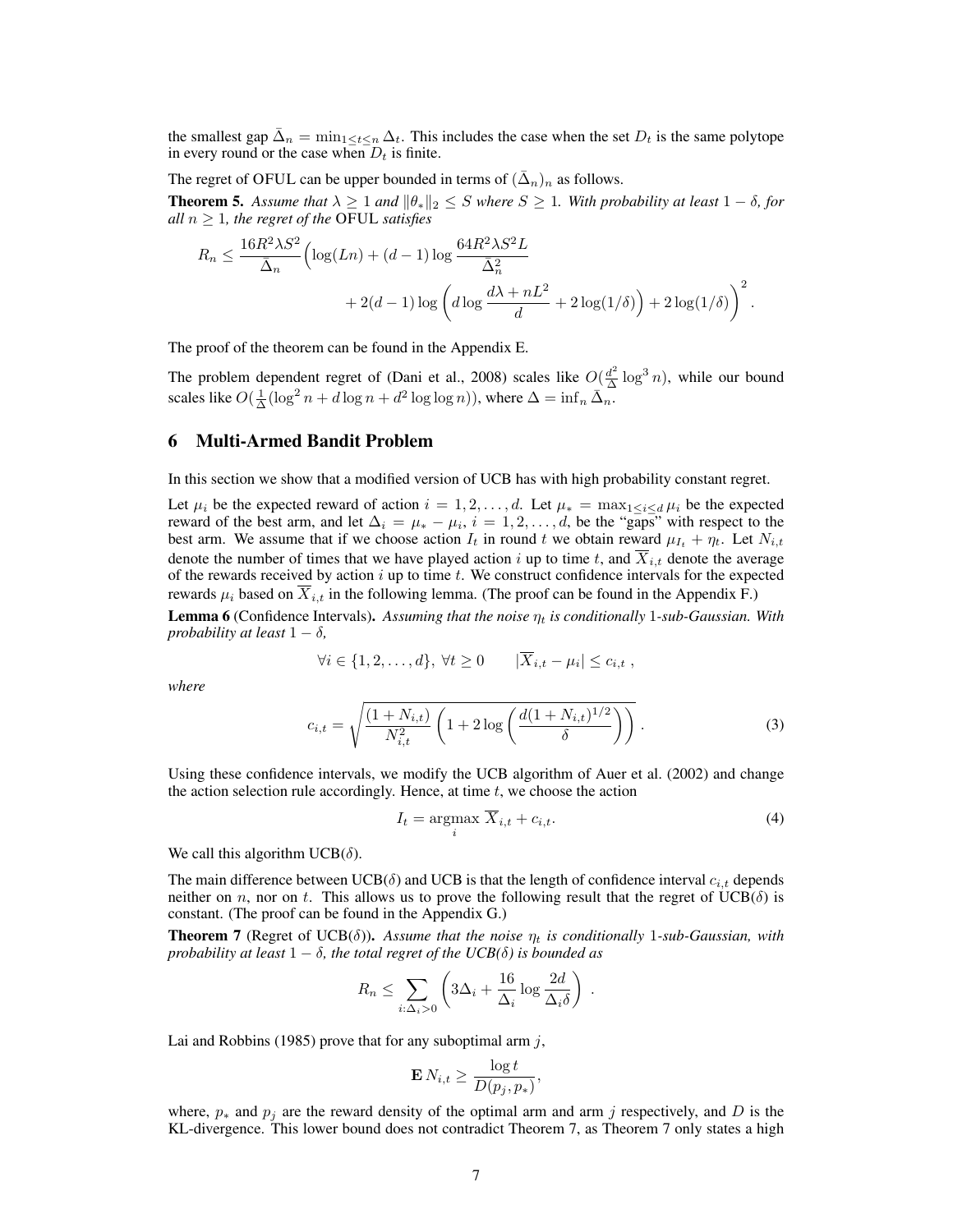

Figure 5: The regret of  $UCB(\delta)$  against-time when it uses either the confidence bound based on Hoeffding's inequality, or the bound in (3). The results are shown for a 10-armed bandit problem, where the mean value of each arm is fixed to some values in [0, 1]. The regret of  $UCB(\delta)$  is improved with the new bound. The noise is a zero-mean Gaussian with standard deviation  $\sigma = 0.1$ . The value of  $\delta$  is set to 0.0001. The experiments are repeated 10 times and the average is shown, together with the error bars.

probability upper bound for the regret. Note that  $UCB(\delta)$  takes delta as its input. Because with probability  $\delta$ , the regret in time *t* can be *t*, on expectation, the algorithm might have a regret of  $t\delta$ . Now if we select  $\delta = 1/t$ , then we get  $O(\log t)$  upper bound on the expected regret.

If one is interested in an average regret result, then, with slight modification of the proof technique one can obtain an identical result to what Auer et al. (2002) proves.

Figure 5 shows the regret of  $UCB(\delta)$  when it uses either the confidence bound based on Hoeffding's inequality, or the bound in (3). As can be seen, the regret of  $UCB(\delta)$  is improved with the new bound.

Coquelin and Munos (2007), Audibert et al. (2009) prove similar high-probability constant regret bounds for variations of the UCB algorithm. Compared to their bounds, our bound is tighter thanks to that with the new self-normalized tail inequality we can avoid one union bound. The improvement can also be seen in experiment as the curve that we get for the performance of the algorithm of Coquelin and Munos (2007) is almost exactly the same as the curve that is labeled "Old Bound" in Figure 5.

## 7 Conclusions

In this paper, we showed how a novel tail inequality for vector-valued martingales allows one to improve both the theoretical analysis and empirical performance of algorithms for various stochastic bandit problems. In particular, we show that a simple modification of Auer's UCB algorithm (Auer, 2002) achieves with high probability constant regret. Further, we modify and improve the analysis of the algorithm for the for linear stochastic bandit problem studied by Auer (2002), Dani et al. (2008), Rusmevichientong and Tsitsiklis (2010), Li et al. (2010). Our modification improves the regret bound by a logarithmic factor, though experiments show a vast improvement, stemming from the construction of smaller confidence sets. To our knowledge, ours is the first, theoretically well-founded algorithm, whose performance is *practical* for this latter problem. We also proposed a novel variant of the algorithm with which we can save a large amount of computation without sacrificing performance.

We expect that the novel tail inequality will also be useful in a number of other situations thanks to its self-normalized form and that it holds for stopped martingales and thus can be used to derive bounds that hold uniformly in time. In general, the new inequality can be used to improve deviation bounds which use a union bound (over time). Since many modern machine learning techniques rely on having tight high-probability bounds, we expect that the new inequality will find many applications. Just to mention a few examples, the new inequality could be used to improve the computational complexity of the HOO algorithm Bubeck et al. (2008) (when it is used with a fixed  $\delta$ , by avoiding union bounds, or the need to know the horizon, or the doubling trick) or to improve the bounds derived by Garivier and Moulines (2008) for UCB for changing environments, or the stopping rules and racing algorithms of Mnih et al. (2008).